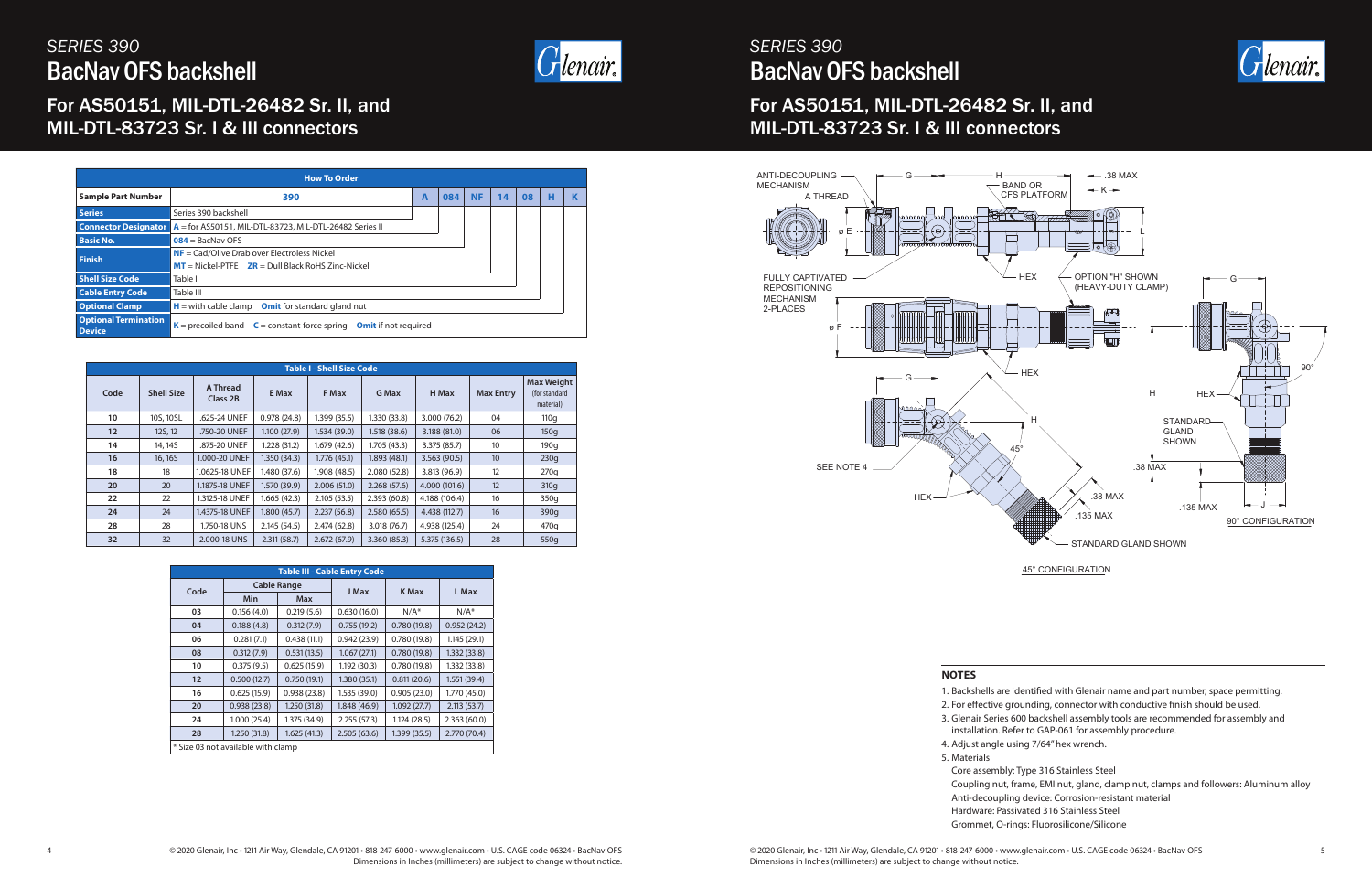

A THREAD



|                                                      |                                 | <u>YUUUUUU</u>               |
|------------------------------------------------------|---------------------------------|------------------------------|
| $1.25$<br>MAX<br>İ                                   |                                 | G<br>مممهه<br><b>JUULUUM</b> |
| 320-025<br>FOR 761H & 761A                           |                                 |                              |
| O-RING<br>INSERT<br>RETAINER<br><del>unuunuunu</del> | <b>SEE</b><br>NOTE <sub>4</sub> | <b>HEX</b>                   |
| 687-937<br>FOR MOD 761                               |                                 |                              |

ø E

ø F

FULLY CAPTIVATED REPOSITIONING MECHANISM 2-PLACES

ANTI-DECOUPLING MECHANISM

## *SERIES 390* BacNav OFS backshell

## For MIL-DTL-28840 connectors with Universal Connector Adapter options

# *SERIES 390* BacNav OFS backshell

For MIL-DTL-28840 connectors

with Universal Connector Adapter options



|                        | <b>Table I - Order Number</b> |                      |              |              |              |               |                  |                                                 |  |  |  |
|------------------------|-------------------------------|----------------------|--------------|--------------|--------------|---------------|------------------|-------------------------------------------------|--|--|--|
| Order<br><b>Number</b> | <b>Shell Size</b>             | A Thread<br>Class 2B | E Max        | F Max        | G Max        | H Max         | <b>Max Entry</b> | <b>Max Weight</b><br>(for standard<br>material) |  |  |  |
| 11                     | 11 [A]                        | 3/4-20 UNEF          | 1.058(26.9)  | 1.399(35.5)  | 1.000(25.4)  | 3.000(76.2)   | 04               | 110q                                            |  |  |  |
| 13                     | 13 [B]                        | 7/8-20 UNEF          | 1.180(30.0)  | 1.534(39.0)  | 1.188(30.2)  | 3.188 (81.0)  | 06               | 150q                                            |  |  |  |
| 15                     | 15 [C]                        | 1-20 UNEF            | 1.308(33.2)  | 1.679(42.6)  | 1.375 (34.9) | 3.375(85.7)   | 10               | 190q                                            |  |  |  |
| 17                     | $17$ [D]                      | 11/8-18 UNEF         | 1.430(36.3)  | 1.776(45.1)  | 1.563(39.7)  | 3.563(90.5)   | 10               | 230q                                            |  |  |  |
| 19                     | 19 [E]                        | 11/4-18 UNEF         | 1.560(39.6)  | 1.908 (48.5) | 1.750 (44.5) | 3.813(96.9)   | 12               | 270q                                            |  |  |  |
| 23                     | $23$ [F]                      | 17/16-18 UNEF        | 1.745(44.3)  | 2.105(53.5)  | 2.062(52.4)  | 4.188 (106.4) | 12               | 350q                                            |  |  |  |
| 25                     | 25 [G]                        | 19/16-18 UNEF        | 1.880 (47.8) | 2.237(56.8)  | 2.250(57.2)  | 4.438 (112.7) | 16               | 390q                                            |  |  |  |
| 29                     | 29 [H]                        | 17/8-16 UN           | 2.225(56.5)  | 2.474(62.8)  | 2.688(68.3)  | 4.938 (125.4) | 16               | 470q                                            |  |  |  |
| 33                     | $33$ [J]                      | 21/16-16 UNS         | 2.391(60.7)  | 2.672(67.9)  | 3.031 (77.0) | 5.375 (136.5) | 24               | 550g                                            |  |  |  |

|          |                                    |                    | Table III - Dash No. |              |              |
|----------|------------------------------------|--------------------|----------------------|--------------|--------------|
| Dash No. |                                    | <b>Cable Range</b> | J Max                | <b>K</b> Max | L Max        |
|          | Min                                | Max                |                      |              |              |
| 03       | 0.156(4.0)                         | 0.219(5.6)         | 0.630(16.0)          | $N/A^*$      | $N/A^*$      |
| 04       | 0.188(4.8)                         | 0.312(7.9)         | 0.755(19.2)          | 0.780(19.8)  | 0.952(24.2)  |
| 06       | 0.281(7.1)                         | 0.438(11.1)        | 0.942(23.9)          | 0.780(19.8)  | 1.145(29.1)  |
| 08       | 0.312(7.9)                         | 0.531(13.5)        | 1.067(27.1)          | 0.780(19.8)  | 1.332(33.8)  |
| 10       | 0.375(9.5)                         | 0.625(15.9)        | 1.192(30.3)          | 0.780(19.8)  | 1.332(33.8)  |
| 12       | 0.500(12.7)                        | 0.750(19.1)        | 1.380(35.1)          | 0.811(20.6)  | 1.551(39.4)  |
| 16       | 0.625(15.9)                        | 0.938(23.8)        | 1.535 (39.0)         | 0.905(23.0)  | 1.770 (45.0) |
| 20       | 0.938(23.8)                        | 1.250(31.8)        | 1.848(46.9)          | 1.092(27.7)  | 2.113(53.7)  |
| 24       | 1.000(25.4)                        | 1.375 (34.9)       | 2.255(57.3)          | 1.124(28.5)  | 2.363(60.0)  |
| 28       | 1.250(31.8)                        | 1.625(41.3)        | 2.505(63.6)          | 1.399(35.5)  | 2.770 (70.4) |
|          | * Size 03 not available with clamp |                    |                      |              |              |

#### **NOTES**

1. Backshells are identified with Glenair name and part number, space permitting. 2. For effective grounding, connector with conductive finish should be used. 3. Glenair Series 600 backshell assembly tools are recommended for assembly and installation. Refer to GAP-061 for assembly procedure. 4. Adjust angle using 7/64" hex wrench.

- 
- 
- 
- 
- 5. Materials Core assembly: Type 316 Stainless Steel Coupling nut, frame, EMI nut, gland, clamp nut, clamps and followers: Aluminum alloy Anti-decoupling device: Corrosion-resistant material Hardware: Passivated 316 Stainless Steel Grommet, O-rings: Fluorosilicone/Silicone

|                                              | <b>How To Order</b>                                                                                        |   |     |           |    |    |   |   |        |  |
|----------------------------------------------|------------------------------------------------------------------------------------------------------------|---|-----|-----------|----|----|---|---|--------|--|
| <b>Sample Part Number</b>                    | 390                                                                                                        | G | 084 | <b>NF</b> | 14 | 08 | н | к | $-761$ |  |
| <b>Series</b>                                | Series 390 backshell                                                                                       |   |     |           |    |    |   |   |        |  |
| <b>Connector Interface</b><br>Code           | $G =$ for MIL-DTL-28840 and MIL-PRF-28876 connectors                                                       |   |     |           |    |    |   |   |        |  |
| <b>Basic No.</b>                             | $084 =$ BacNav OFS                                                                                         |   |     |           |    |    |   |   |        |  |
| <b>Finish</b>                                | $NF = \text{Cad/Olive Draw over Electronics Nickel}$                                                       |   |     |           |    |    |   |   |        |  |
|                                              | $MT =$ Nickel-PTFE $ZR =$ Dull Black RoHS Zinc-Nickel                                                      |   |     |           |    |    |   |   |        |  |
| <b>Shell Size Code</b>                       | Table I                                                                                                    |   |     |           |    |    |   |   |        |  |
| <b>Cable Entry Code</b>                      | Table III                                                                                                  |   |     |           |    |    |   |   |        |  |
| <b>Optional Clamp</b>                        | $H =$ with cable clamp Omit for standard gland nut                                                         |   |     |           |    |    |   |   |        |  |
| <b>Optional Termination</b><br><b>Device</b> | $K$ = precoiled band $C$ = constant-force spring Omit if not required                                      |   |     |           |    |    |   |   |        |  |
|                                              | <b>Omit</b> = standard for MIL-DTL-28840 connector                                                         |   |     |           |    |    |   |   |        |  |
| <b>Mod Code</b>                              | $-761$ = convert to MIL-PRF-28876 connector                                                                |   |     |           |    |    |   |   |        |  |
|                                              | $-761A =$ convert to AS50151 connector                                                                     |   |     |           |    |    |   |   |        |  |
|                                              | -761U = include all adapters (-761, -761A and -761H for D38999 Sr. III & IV, and MIL-PRF-64266 connectors) |   |     |           |    |    |   |   |        |  |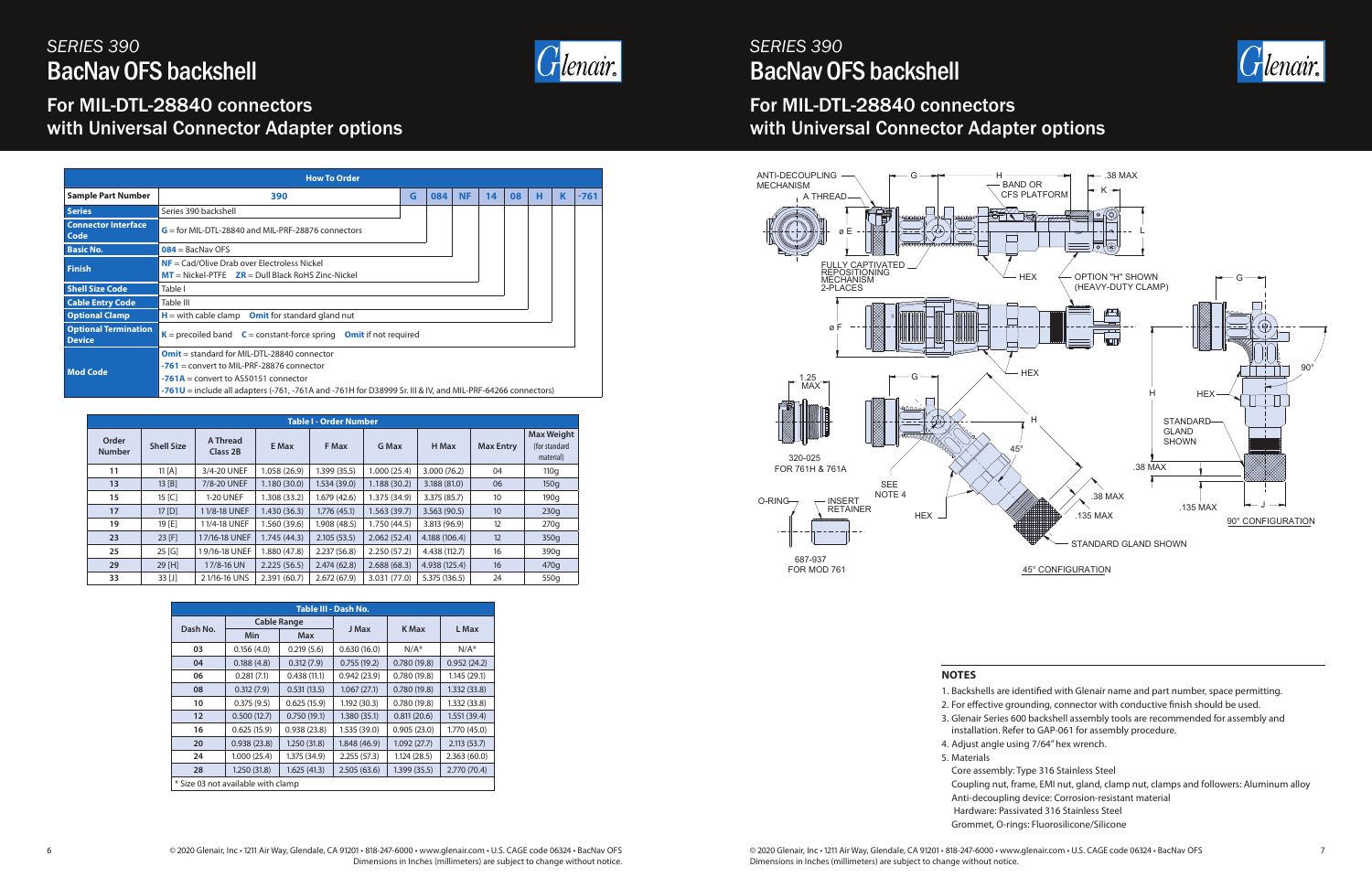

## *SERIES 390* BacNav OFS backshell

## For MIL-DTL-38999 Series III & IV and MIL-PRF-64266 connectors

# *SERIES 390* BacNav OFS backshell

For MIL-DTL-38999 Series III & IV and MIL-PRF-64266 connectors





|                        |                                    |                                           |            | <b>Table I - Order Number</b> |              |              |               |                  |                                                 |
|------------------------|------------------------------------|-------------------------------------------|------------|-------------------------------|--------------|--------------|---------------|------------------|-------------------------------------------------|
| Order<br><b>Number</b> | <b>Shell Size</b><br>MIL-DTL-38999 | <b>Shell Size</b><br><b>MIL-PRF-64266</b> | A Thread   | E Max                         | F Max        | <b>G</b> Max | H Max         | <b>Max Entry</b> | <b>Max Weight</b><br>(for standard<br>material) |
| 9                      | A/09                               | $\overline{\phantom{m}}$                  | M12 X 1-6H | .940(23.9)                    | 1.304(33.1)  | 1.143(29.0)  | 2.813(71.5)   | 03               | 80q                                             |
| 11                     | B/11                               | B/11                                      | M15 X 1-6H | 1.060(26.9)                   | 1.429(36.3)  | 1.330 (33.8) | 3.000(76.2)   | 04               | 110q                                            |
| 13                     | C/13                               | C/13                                      | M18 X 1-6H | 1.170(29.7)                   | 1.564(39.7)  | 1.518 (38.6) | 3.188 (81.0)  | 06               | 150q                                            |
| 15                     | D/15                               | D/15                                      | M22 X 1-6H | 1.290 (32.8)                  | 1.709(43.4)  | 1.705(43.3)  | 3.375(85.7)   | 10 <sup>10</sup> | 190q                                            |
| 17                     | E/17                               | $\qquad \qquad -$                         | M25 X 1-6H | 1.420(36.1)                   | 1.806(45.9)  | 1.893 (48.1) | 3.563(90.5)   | 10               | 230q                                            |
| 19                     | F/19                               | $\overline{\phantom{m}}$                  | M28 X 1-6H | 1.540(39.1)                   | 1.938 (49.2) | 2.080(52.8)  | 3.813 (96.9)  | 12               | 270q                                            |
| 21                     | G/21                               | $\qquad \qquad -$                         | M31 X 1-6H | 1.670(42.4)                   | 2.036(51.7)  | 2.268(57.6)  | 4.000 (101.6) | 12               | 310g                                            |
| 23                     | H/23                               | H/23                                      | M34 X 1-6H | 2.010(51.1)                   | 2.135(54.2)  | 2.393(60.8)  | 4.188 (106.4) | 16               | 350q                                            |
| 25                     | J/25                               | $\qquad \qquad -$                         | M37 X 1-6H | 1.800(45.7)                   | 2.150(54.6)  | 2.580(65.5)  | 4.438 (112.7) | 16               | 390q                                            |

|          |                                    |                    | Table III - Dash No. |              |              |
|----------|------------------------------------|--------------------|----------------------|--------------|--------------|
| Dash No. |                                    | <b>Cable Range</b> | J Max                | <b>K</b> Max | L Max        |
|          | <b>Min</b>                         | <b>Max</b>         |                      |              |              |
| 03       | 0.156(4.0)                         | 0.219(5.6)         | 0.630(16.0)          | $N/A^*$      | $N/A^*$      |
| 04       | 0.188(4.8)                         | 0.312(7.9)         | 0.755(19.2)          | 0.780(19.8)  | 0.952(24.2)  |
| 06       | 0.281(7.1)                         | 0.438(11.1)        | 0.942(23.9)          | 0.780(19.8)  | 1.145(29.1)  |
| 08       | 0.312(7.9)                         | 0.531(13.5)        | 1.067(27.1)          | 0.780(19.8)  | 1.332(33.8)  |
| 10       | 0.375(9.5)                         | 0.625(15.9)        | 1.192 (30.3)         | 0.780(19.8)  | 1.332(33.8)  |
| 12       | 0.500(12.7)                        | 0.750(19.1)        | 1.380(35.1)          | 0.811(20.6)  | 1.551(39.4)  |
| 16       | 0.625(15.9)                        | 0.938(23.8)        | 1.535(39.0)          | 0.905(23.0)  | 1.770 (45.0) |
| 20       | 0.938(23.8)                        | 1.250(31.8)        | 1.848(46.9)          | 1.092(27.7)  | 2.113(53.7)  |
| 24       | 1.000(25.4)                        | 1.375 (34.9)       | 2.255(57.3)          | 1.124(28.5)  | 2.363(60.0)  |
| 28       | 1.250(31.8)                        | 1.625(41.3)        | 2.505(63.6)          | 1.399(35.5)  | 2.770 (70.4) |
|          | * Size 03 not available with clamp |                    |                      |              |              |

#### **NOTES**

1. Backshells are identified with Glenair name and part number, space permitting. 2. For effective grounding, connector with conductive finish should be used. 3. Glenair Series 600 backshell assembly tools are recommended for assembly and installation. Refer to GAP-061 for assembly procedure. 4. Adjust angle using 7/64" hex wrench.

- 
- 
- 
- 
- 5. Materials Core assembly: Type 316 Stainless Steel Coupling nut, frame, EMI nut, gland, clamp nut, clamps and followers: Aluminum alloy Anti-decoupling device: Corrosion-resistant material Hardware: Passivated 316 Stainless Steel Grommet, O-rings: Fluorosilicone/Silicone

|                                              | <b>How To Order</b>                                                                                           |   |     |           |    |    |   |   |
|----------------------------------------------|---------------------------------------------------------------------------------------------------------------|---|-----|-----------|----|----|---|---|
| <b>Sample Part Number</b>                    | 390                                                                                                           | н | 084 | <b>NF</b> | 14 | 08 | н | K |
| <b>Series</b>                                | Series 390 backshell                                                                                          |   |     |           |    |    |   |   |
| <b>Connector Designator</b>                  | $H =$ for MIL-DTL-38999 Sr. III & IV or MIL-PRF-64266 connectors                                              |   |     |           |    |    |   |   |
| <b>Basic No.</b>                             | $084 =$ BacNav OFS                                                                                            |   |     |           |    |    |   |   |
| <b>Finish</b>                                | $NF = \text{Cad/Olive Draw over Electronics Nickel}$<br>$MT =$ Nickel-PTFE $ZR =$ Dull Black RoHS Zinc-Nickel |   |     |           |    |    |   |   |
| <b>Shell Size Code</b>                       | Table I                                                                                                       |   |     |           |    |    |   |   |
| <b>Cable Entry Code</b>                      | Table III                                                                                                     |   |     |           |    |    |   |   |
| <b>Optional Clamp</b>                        | $H =$ with cable clamp Omit for standard gland nut                                                            |   |     |           |    |    |   |   |
| <b>Optional Termination</b><br><b>Device</b> | $K$ = precoiled band $C$ = constant-force spring<br><b>Omit</b> if not required                               |   |     |           |    |    |   |   |